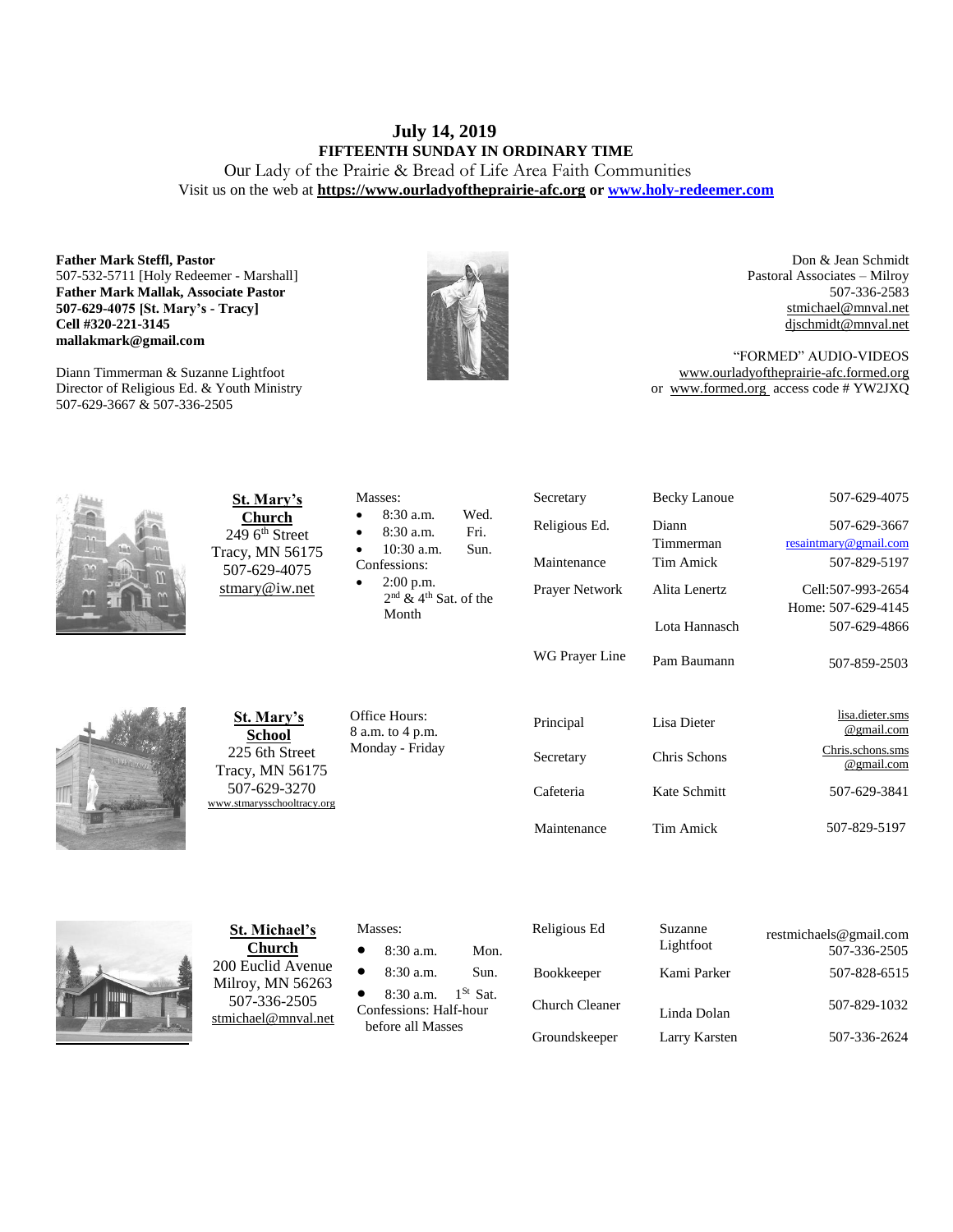## **UP COMING AT OUR LADY OF THE PRAIRIE AREA FAITH COMMUNITY:**

| Sun. July 14  | FIFTEENTH SUNDAY IN ORDINARY TIME |                                                             |  |  |
|---------------|-----------------------------------|-------------------------------------------------------------|--|--|
|               | 8:00 a.m.                         | <b>Confessions at St. Michael's in Milroy</b>               |  |  |
|               | $8:30$ a.m.                       | Mass at St. Michael's in Milroy                             |  |  |
|               |                                   | +Mary Lanoue                                                |  |  |
|               | <u>10:00 a.m.</u>                 | <b>CCW Rosary at St. Mary's in Tracy</b>                    |  |  |
|               | $10:30$ a.m.                      | Mass at St. Mary's in Tracy                                 |  |  |
|               |                                   | +Sharon DeVetter                                            |  |  |
| Mon. July 15  | $8:30$ a.m.                       | Mass at St. Michael's in Milroy                             |  |  |
|               |                                   | +Margaret Gilb                                              |  |  |
| Tues. July 16 |                                   | Healing & Deliverance Prayer Day at St. Michael's in Milroy |  |  |
| Wed. July 17  | $8:30$ a.m.                       | Mass at St. Mary's in Tracy                                 |  |  |
|               |                                   | +Leona Peterson                                             |  |  |
|               | $7:00$ p.m.                       | Education Committee Meeting at St. Mary's Rectory in Tracy  |  |  |
| Thur. July 18 | $8 - N00n$                        | <b>Adoration at St. Michael's in Milroy</b>                 |  |  |
|               | $8:30$ a.m.                       | <b>Mass at Country View in Walnut Grove</b>                 |  |  |
|               |                                   | $+ T u d v$ Will                                            |  |  |
| Fri. July 19  | 8:30a.m.                          | Mass at St. Mary's in Tracy                                 |  |  |
|               |                                   | Joe & Rosemary VanKeulen                                    |  |  |
| Sat. July 20  |                                   |                                                             |  |  |
| Sun. July 21  | SIXTEENTH SUNDAY OF ORDINARY TIME |                                                             |  |  |
|               | 8:00 a.m.                         | <b>Confessions at St. Michael's in Milroy</b>               |  |  |
|               | 8:30 a.m.                         | Mass at St. Michael's in Milroy                             |  |  |
|               |                                   | +Brooklyn Larsen                                            |  |  |
|               | <u>10:00 a.m.</u>                 | <b>CCW Rosary at St. Mary's in Tracy</b>                    |  |  |
|               | $10:30$ a.m.                      | Mass at St. Mary's in Tracy                                 |  |  |
|               |                                   | +Ronald T. Krueger                                          |  |  |

**Baptisms:** Contact Priest to set up a date. **Marriages:** Contact Priest at least six months in advance of proposed wedding date. **Hospitalized or ill parishioners**: Contact Priest. **New Ulm Diocese Catholic Charities:** Counseling & Adoptions toll-free 1-866-670-5163

**Prayer Network prayers for healing for all the sick and other needs in the area faith community especially:** David Algyer, Kevin & Kim Arnold, Linda Bruns, Loanne Johns Dale, Paul DeSmith, Rachel Ewertz, Mike Foley, Linda Fultz, Phillip Goblish, Rose Goltz, Joanie Gruver, Charles Hannasch, Glad Henning, Joseph Horner, Kristen Peterson Kaiser, Bob Kirsh, Mae Kirsh, Mark Lutterman, Rodney Maguire, Bob McCoy, Bonnie Schirlinger, Audrey Sik, Neil Steninkamp, Bryan Thill, Lisa Thill, Mike Thomas, Christina VanDeWiele, Maurice VanDeWiele, Sloan Wohlman, Woman with ALS, & special intentions for 3 families. *If you know of someone who should be now removed from the sick list, please let the rectory know. Names will be left on the list for 1 month and then taken off, if you wish them put on again please contact the office we will gladly put them on again.*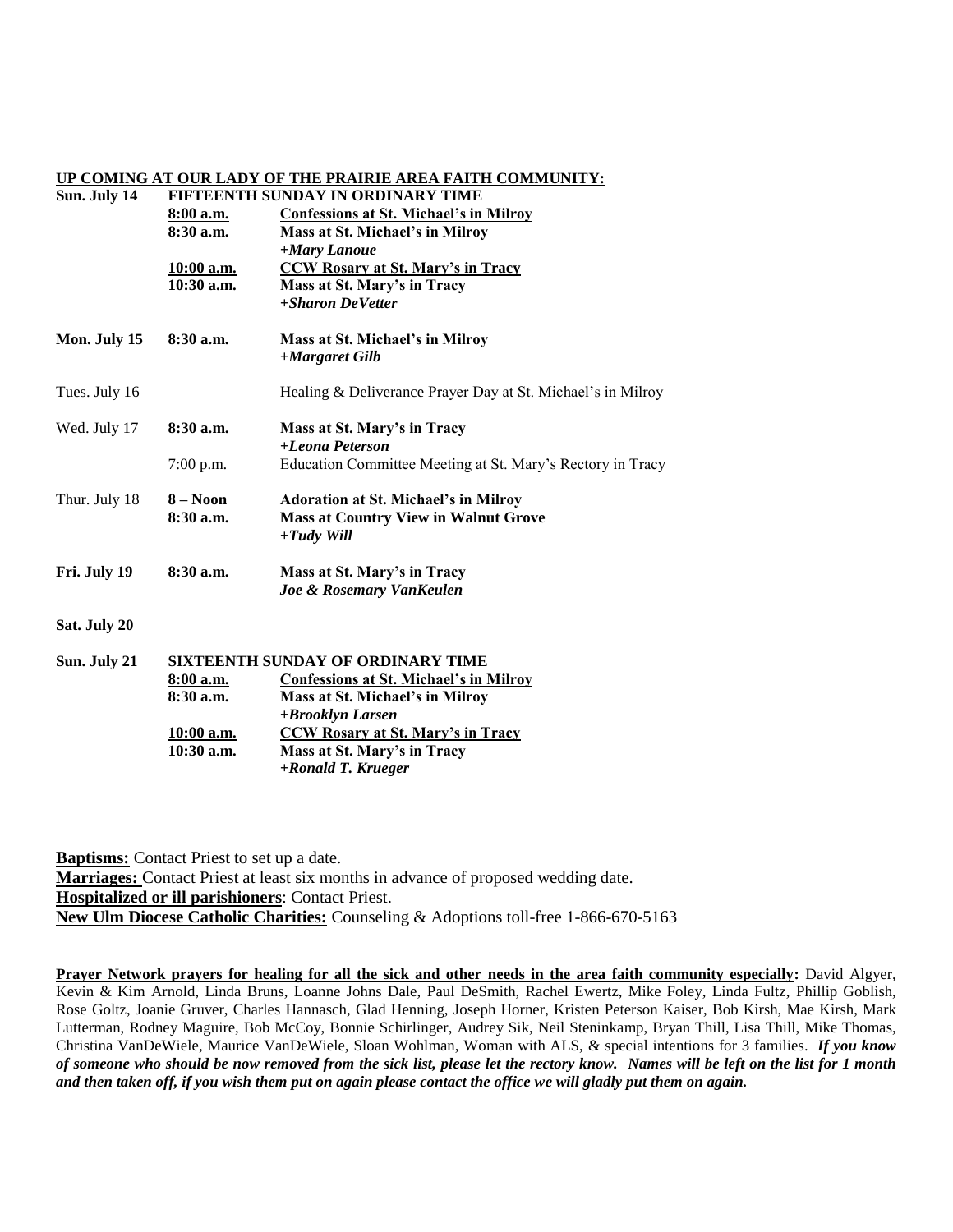**Pray for safety for all those serving in the military from our families and from our communities especially:** Aaron Moudry, Samantha & Lucas Karnes, Troy Sik, Joe Goodnow, Stuart Stroman, Patrick Carnahan, Brad & Andrea Bond, Travis Davis, Martin Hamsa, Cole DeBlieck, Patricia Baker, Pat Weisbrich, and Troy Baumann.



# **OUR LADY OF THE PRAIRIE FAITH COMMUNITY NEWS:**

**NOTE: PLEASE HAVE ANY ANNOUNCEMENTS FOR THE BULLETIN IN BY WEDNESDAY 10:00 A.M.** PLEASE SEND ALL **BULLETIN INFORMATION TO THE CHURCH OFFICE** - e-mail use[: stmary@iw.net](mailto:stmary@iw.net) or call the office 629-4075.

**IF YOU HAVE ANY INFORMATION FOR THE AFC WEBSITE** – E-MAIL IT TO BECKY LANOUE AT [stmary@iw.net.](mailto:stmary@iw.net)

**DID YOU MISS GETTING THE SUNDAY BULLETIN**?- Feel free to look up the website to find the Sunday Area Faith Community bulletin, the Area Faith Community monthly calendar, and other information at the OUR LADY OF THE PRAIRIE WEBSITE: https:/[/www.ourladyoftheprairie-afc.org.](http://www.ourladyoftheprairie-afc.org/)

#### **CCW NEWS**

**TRACY: Next Large Function**— St. Agnes: Sandy Tuszynski & Carolyn Vandendriessche **Next Small Function –** St. Lillian: Jane Carlson & Carol Buyck **SHEPHERD OF THE FIELD for 2018-19: For St. Mary's in Tracy – Fr. Ron Huberty**, Church of Sts. Peter & Paul, P.O. Box 49, Ivanhoe, MN 56142-0049, Ordination Date July 15, 1990, Birthday June 2. **MILROY**: Next Funeral is Circle 1. **SHEPHERD OF THE FIELD for 2018-19: For St. Michael's in Milroy – Rev. Germain Rademacher,** Ridgeway, 720 23rd St. N. Apt. 201, New Ulm, MN 56073,Ordination Feb. 23, 1958, Birthday Dec. 4.



### **VACATION BIBLE SCHOOL 2019!**

 **August 5th – 7 th St. Michael's Church, Milroy Mon.-Tues. 8:30 am -3:00 pm Weds. 8:30 am-12:00 pm 7 pm Program at St. Michael's Church on Wednesday Evening**

*"MANY MARRIAGES WOULD BE BETTER IF THE HUSBAND AND THE WIFE CLEARLY UNDERSTOOD THAT THEY ARE ON THE SAME SIDE."* **~ ZIG ZIGLAR.** A **Worldwide Marriage Encounter** Weekend restores communication in marriages. The next available Weekends are Sep 14-15, 2019 in Marshall, MN and Nov 15-17, 2019 in OWATONNA, MN. Early registration is highly recommended. For more information visit our website at: **southmnwwme.org** or contact Miki at [applications@southmnwwme.org](mailto:wmandbethnickles@hotmail.com) or 507-227-8229.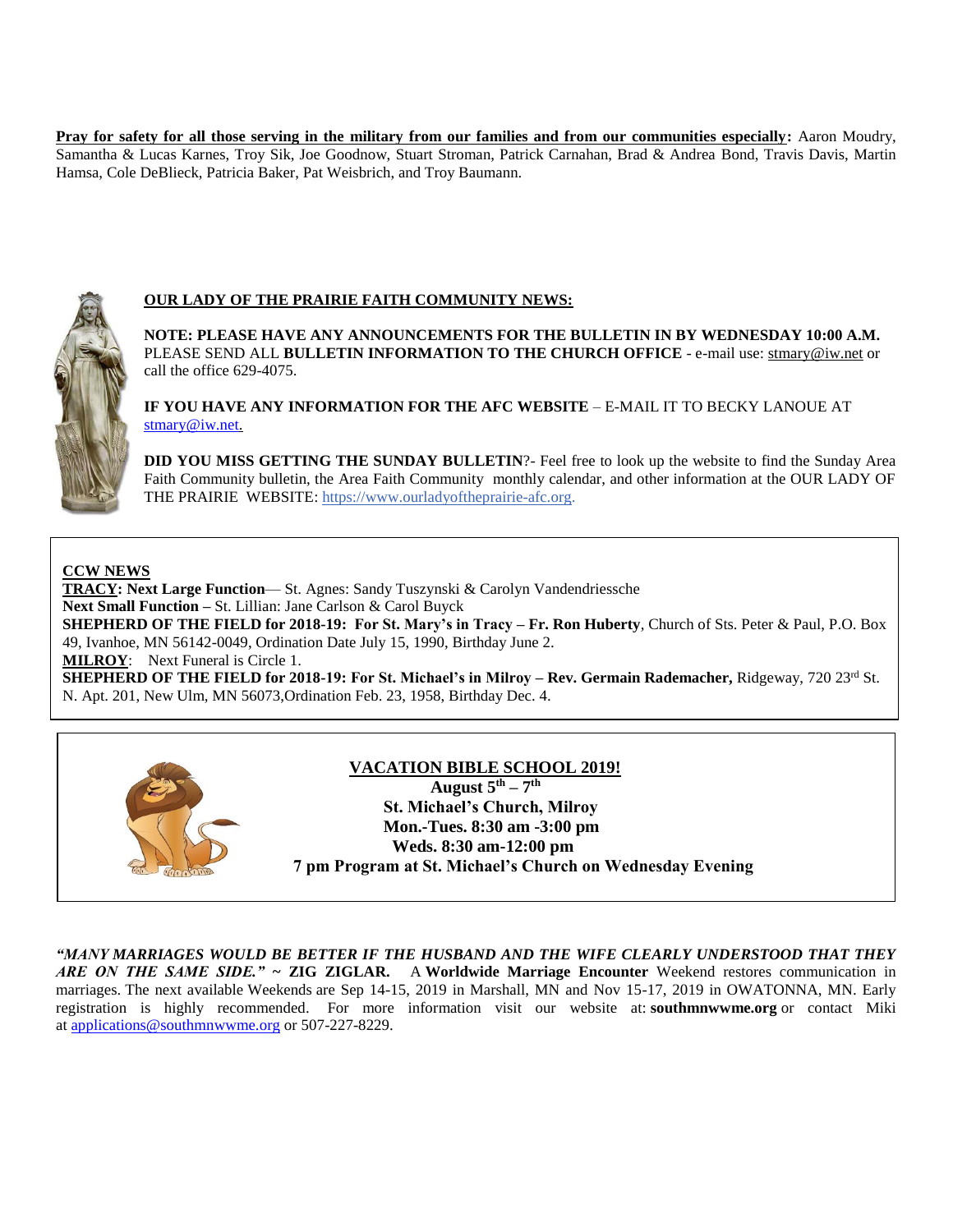**BEGINNING EXPERIENCE OF SW MN/MARSHALL**, a peer ministry support group for widowed, separated and divorced people is offering its "Coping With Life Alone" Series for ten weeks beginning July 15, 2019. This series is designed for those wishing to work through the grieving process following the loss of a loved one. The Monday night sessions begin at 7:00 P.M. at the First Lutheran Church on Church and "A" Street in Marshall, MN. Registration will be held starting at 6:30 P.M. on July 15 and July 22. Registration is then closed for that session. The support group is open to people of all denominations. There is a \$75 fee to cover the cost of materials. If you wish to pre-register or have other questions, contact us at: swmnbe@gmail.com or call: Laurie W:507- 829-4004, Tim L: 507-530-6379, MaryAnn S:507-828-2866.

**BLOOD DRIVE** at Tracy United Methodist Church, Fellowship Hall, 162 Morgan Street, Wednesday, July 17, 2019, 12:00 pm to 6:00 pm. Please contact Sue at (507) 629-3291 to schedule your appointment.

**NACEL OPEN DOOR** is seeking a host family for one of the students that would attend the Tracy High School in the fall, 2019- 2020. Mia of Germany, Sibilla, Serena and Eleonora of Italy, and Khanh of Vietnam. Please contact Julienne Antes at 507-304-2143 for more information and to choose your student.

**SUMMER FESTIVAL,** Sunday, July 28, 2019, 10:30 a.m. Mass followed by CHICKEN & HAM DINNER, 11:30 a.m. – 1:30 p.m. Take outs available, Adults - \$12, Ages 6-12 - \$7, Ages5 & under - \$3, Our Famous Dressing/ColeSlaw/Corn/Mashed Potatoes & Gravy/Ice Cream/Beverage. Bingo\*Raffles\*Games\*Food & Beer Stand\*Live Music Country Store\*Softball Tournament, Kids Pedal Pull starting at 2:30. Presented by CHURCH OF THE JAPANESE MARTYRS, Leavenworth, MN.



# **AREA FAITH COMMUNITY RELIGIOUS EDUCATION NEWS**

**CONFIRMATION STUDENTS**: You may hand in your service hours and Mass notes at any time. Additional forms are available in the back of the church. Thanks to the students and sponsors that have gotten started on this. Summer is a great time to work on service hours.  Need ideas?? See Suzanne or Diann.

**VACATION BIBLE SCHOOL** is coming to St. Michael's August 5th – 7th. If you have grandchildren, friends or neighbors who are not in our parish who would like to attend, registration forms are in the back of church, please take one and share! We are grateful to all our volunteers and donations we have received already! Thank you for your support of this year's VBS!

**IF YOU HAVE A STUDENT** that may be interested in attending Catholic Heart Work Camp next summer, please contact Diann or Suzanne.  We have opportunities this summer to start earning toward next year's trip!

**SEEKING CATECHISTS!** St. Mary's and St Michael's are looking for Religious Education teachers for the upcoming school year. This is such an amazing way to share your Faith and interact with our Youth. Contact Diann or Suzanne for more information.

**ST. MARY'S PARISH:** It is time to start Children's Liturgy Planning for the upcoming school year. If you are interested in participating, please contact Diann Timmerman.



**ALUMINUM CANS FOR THE TECHNOLOGY FUND** for St. Mary's School can be dropped off in the wagon behind St. Mary's Church.

**ST. MARY'S WEEKLY CALENDAR RAFFLE WINNERS**: July 5 - \$100 Jolynn Johns; July 12 - \$100 Elise Lanoue.

**WOULD YOU LIKE TO SPONSOR A STUDENT'S TUITION?** Tuition at St. Mary's school is only \$1,925.00 a year for one child, or about \$214 a month. What a great investment in the future! Contact the school or parish office if you would like to help. Thank you

**SUMMER SCRIP SCHEDULE:** Aug. 2 – Pickup Scrip Order at Brockway Clinic by NOON: Aug. 9. Scrip box will be moved back to St. Mary's office Monday, Aug. 19th. Scrip Order Due to St. Mary's by 9:00 am: Sept. 6 – Pickup Scrip Order at St. Mary's after 9:00 am: Sept. 13. Any questions, call Mary at 507-828-7930.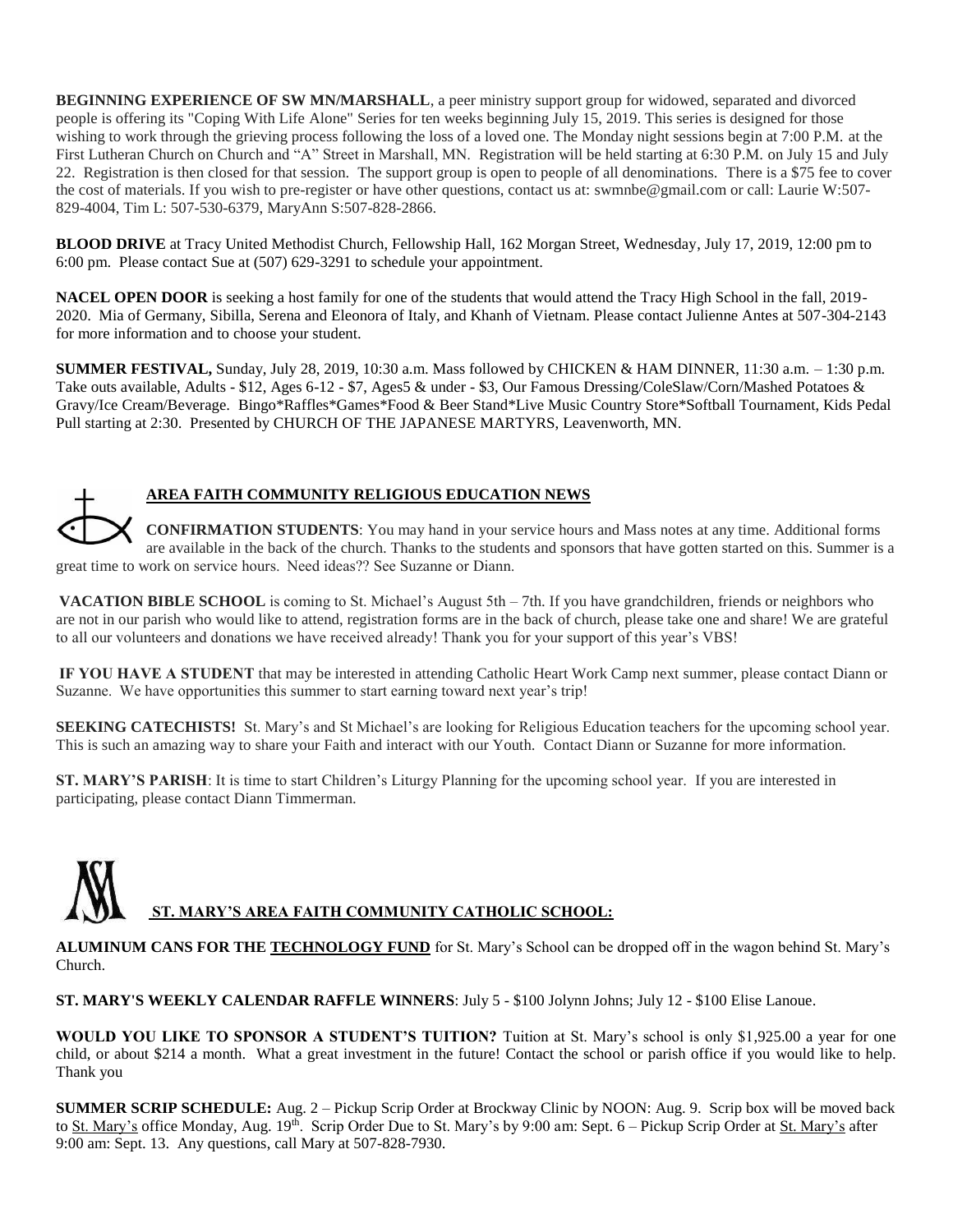

## **NEWS FROM ST. MARY'S IN TRACY**

**LOCKING THE CHURCH**: St. Mary's basement will be locked at about 2:30 p.m. and the upper church about 6 p.m. If you need to get a pie see Jan LaVoy or one of the staff to let you in. If you need to get inside for meetings or other needs, contact Keith Schons 507-629-4289 or Jan LaVoy 507-829-2755 to get the doors opened for you.

**IF YOU ARE UNABLE TO ATTEND CHURCH**, and live in Tracy, you may receive communion weekly. Please contact Jeanine Vandendriessche @ 507- 212- 2018 for information.

### **ST. MARY'S CHURCH MEMORIAL** in memory of Mary M. Ford Smith.

**PARKING:** We would like to encourage people to begin to use our lot directly behind the church for parking. Please feel free to drive on either side of the rhubarb and park your car. The tree in the center has been taken down and stump will be removed soon. As we use this for parking, please leave a driving space on each side of the rhubarb. Do not block the two drives to this lot. The plan is to eventually gravel this area as funds would allow us to do so.

**OUR KITCHEN PROJECT IS MOVING ALONG NICELY**. We are in the processing of painting and the flooring is also being worked on. There may be times in the next couple weeks where if you need a pie you may have to go through the front church entrance to get them. We are still looking for donations as we are hoping to put new carpet in the main dining hall sometime this year. We are looking for an additional \$20,000 to complete this project.

**FUNERAL LUNCHEONS DURING THE KITCHEN REMODEL:** The Caboose has been very generous in offering the use of their facility at no cost should there be a funeral at St. Mary's this summer. They will allow us to bring in our salads, cakes and workers. All other food would have to be prepared and purchased through them. This information has been shared with the funeral directors in Tracy. Any questions please call Elise Lanoue. Please support and say thank you to Diane, John and Doug for their generosity and understanding of our situation.

**ST. MARY'S CCW GARDENS AND QUILTS TOUR** thanks everyone that contributed in any way to this parish event. Many hands make light work and you were all important and appreciated! Facts and figures will appear in next weeks bulletin!

### **MONTH SEVEN** - - **Developing Baby – Spiritual Adoptions.**

**"I can look around!"** Beginning this month the baby uses all four senses. His eyelids open and close and the eyes look around. The baby can hear, taste, touch, cough, yawn and hiccup. He now recognizes his own mother's voice. His grip is even stronger now that it will be after his birth. The hair on his head is growing longer and the downy covering on the rest of his body is disappearing. During this time the baby will receive antibodies from his mother providing him immunity to a wide variety of diseases. He is about 15 inches in length. Thank you for praying!

**COFFEE IS ALWAYS AVAILABLE,** ground & whole beans, \$10/bag. Contact Alita Lenertz, 507-629-4145

#### **OUR GIFTS TO GOD: July 7, 2019**<br>**Adult:** \$3,950.00 **Youth**: \$9.00 **Adult:** \$3,950.00 **Youth**: \$9.00 **Loose Plate**: \$683.00 **TOTAL**: \$4,642.00 **Total needed/week**: **\$3,923.07**

**Liturgical Ministers for Sunday, July 21, 2019 at 10:30 a.m. Gifts:** Carson Lanoue Family **Lectors:** Brittany Peterson **Cantor:** Carla VanDeWiele **Eucharistic Ministers:** Lota Hannasch, Mary Jo Henkel, Richard & Sandy Tuszynski, Marianne Boerboom **Servers:** Nevin Marten, Weston Marten, Sarito Canto **Ushers:** Gary Peterson, Bernie Boerboom, Tony Rolling, Mitchell Rolling **Money Counters:** July 22, 2019 – Jan Griffith & Patty Lessman **Prairie View Nursing Home Communions:** July 24 – Fr. Mark, July 31 – Alita, Aug. 7 - Dick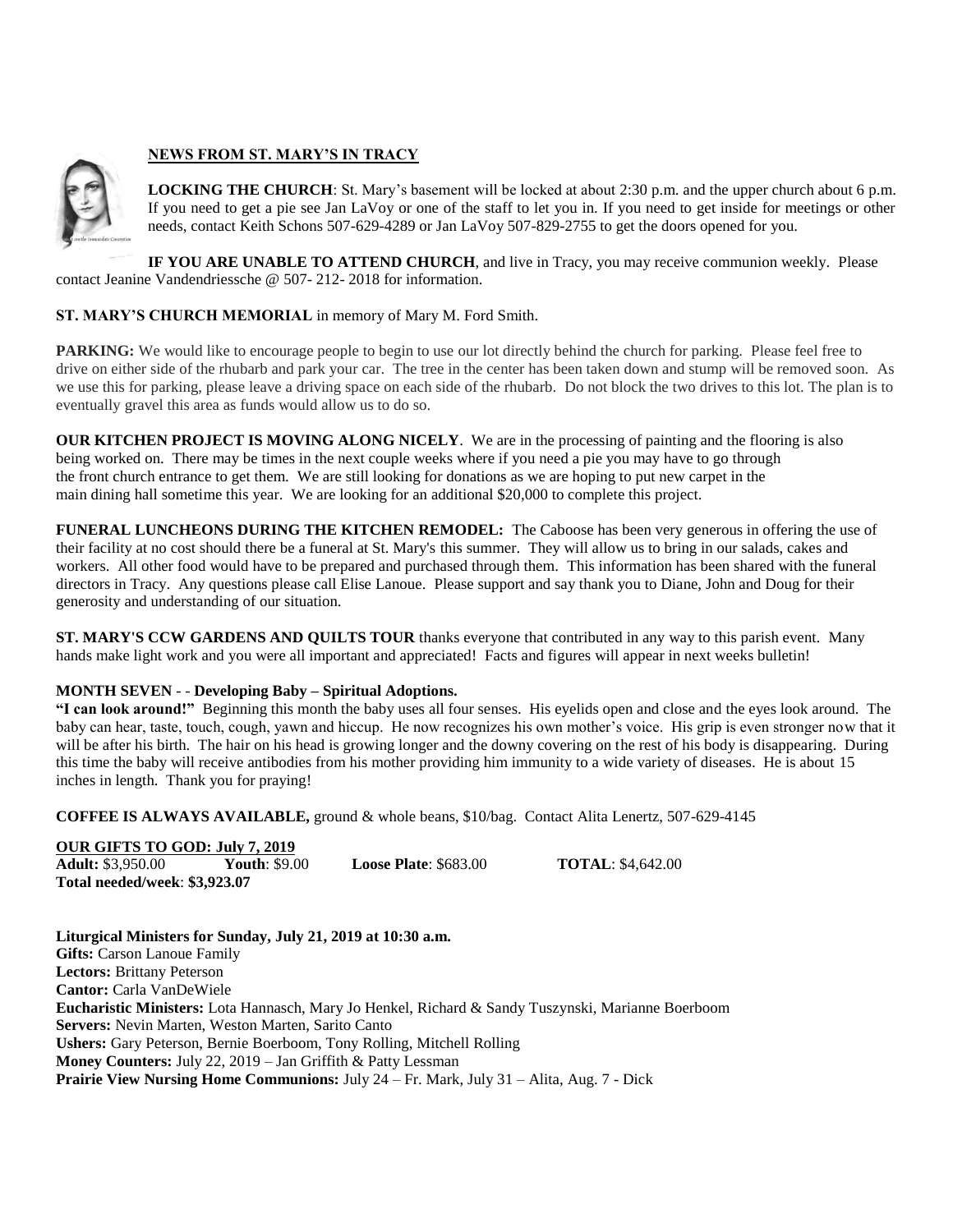

# **NEWS FROM ST. MICHAEL'S IN MILROY**

FUNERAL WAS HELD FOR LARRY ZWACH, on Saturday, July 13<sup>th</sup>. Condolences to his family and friends.

**ADORATION** is held in St. Michael's Rectory on Thursday Mornings from 8:00 – Noon. We are in need of some help covering some of the time slots due to vacations.

**STUFF THE BUS:** Please help! – For the month of July - St. Michael's will be collecting school supplies to help students in the area including public, private & charter schools. We are working through **United Way**. Collected Supplies and backpacks will be distributed to participating schools within this service area. School staff ensures that they reach the children in need. Last year 4,000 students in 25 schools in this area received supplies including Milroy Public School, St. Mary's & Holy Redeemer. A box will be in the entrance of the Church. Thanks for your support. If you wish to help sort or help in any way contact: [http://volunteer.unitedwayswmn.org/agency/detail/?agency\\_id=31967](http://volunteer.unitedwayswmn.org/agency/detail/?agency_id=31967)

**BABY SHOWER for JAMES PAUL OURADA**, Mother and Dad: Jason and Allison (Rasmussen) Ourada, at St. Michael's Church, 10:00 a.m. – Noon on Saturday, July 20, 2019. James was born: June 14th, in Rochester MN. Bring a book instead of a Card – sign the book with a note from you – we will remember and share your special gift even when you're not there. Registered at Walmart. Hope you can join us.

**BRIDAL SHOWER** for **Jenna Meissner**, **Bride-to-be of Lucas Dolan** Date: July 14th, at St. Michael's church basement - Time: 10:00 AM Jenna is registered at Target and Amazon. COME and JOIN US!

**Stewardship Report for July 7, 2019 – The Contributions will be Noted Next Week. Adult:** \$ **Student:** \$ **Loose Plate**: \$ **TOTAL**: \$ **Total needed/week: \$1,500.00**

**Liturgical Ministers for Sunday, July 21, 2019 at 8:30 a.m. Gifts:** Don & Jean Schmidt **Organist:** Doris Cauwels **Cantor:** Jean Schmidt & John Schmitt **Lector:** Bob Dolan **EHMC:** Andrea Dolan, Joni Baune, Katy Lightfoot, Ann Felton, Jill Karsten, Stacy Schuh **Servers:** John Schmitt, Tanner Hauger, Brody Hauger **Ushers:** Larry Karsten, Bob Dolan, Dean Vroman, Greg Debbaut **Money Counters:** Melvin & Bev Welu, Ron Schmidt